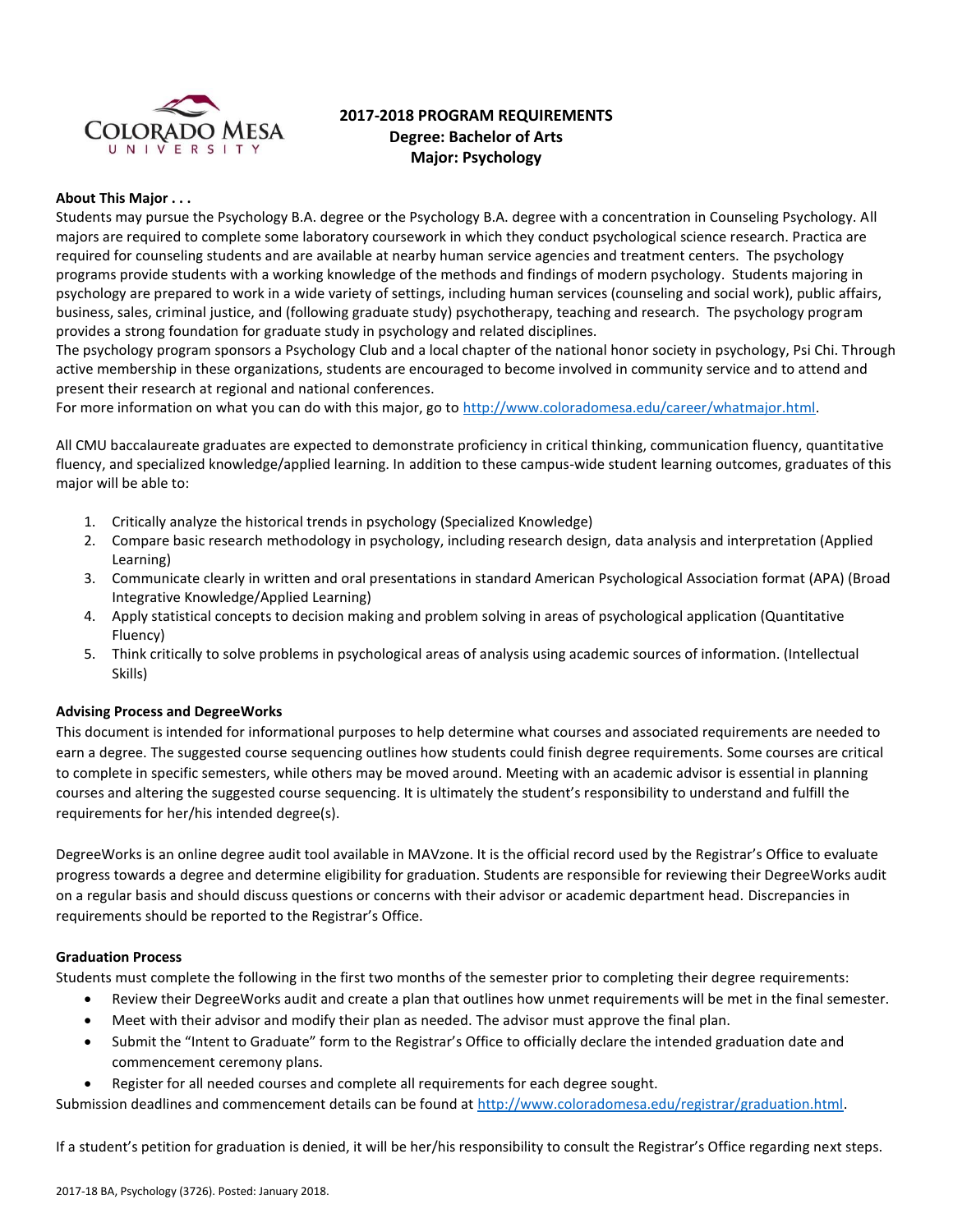# **INSTITUTIONAL DEGREE REQUIREMENTS**

The following institutional degree requirements apply to all CMU baccalaureate degrees. Specific programs may have different requirements that must be met in addition to institutional requirements.

- 120 semester hours minimum.
- Students must complete a minimum of 30 of the last 60 hours of credit at CMU, with at least 15 semester hours in major discipline courses numbered 300 or higher.
- 40 upper-division credits (an alternative credit limit applies to the Bachelor of Applied Science degree).
- 2.00 cumulative GPA or higher in all CMU coursework.
- A course may only be used to fulfill one requirement for each degree/certificate.
- No more than six semester hours of independent study courses can be used toward the degree.
- Non-traditional credit, such as advanced placement, credit by examination, credit for prior learning, cooperative education and internships, cannot exceed 30 semester credit hours for a baccalaureate degree; A maximum of 15 of the 30 credits may be for cooperative education, internships, and practica.
- Pre-collegiate courses (usually numbered below 100) cannot be used for graduation.
- Capstone exit assessment/projects (e.g., Major Field Achievement Test) requirements are identified under Program-Specific Degree Requirements.
- The Catalog Year determines which program sheet and degree requirements a student must fulfill in order to graduate. Visit with your advisor or academic department to determine which catalog year and program requirements you should follow.
- See "Requirements for Undergraduate Degrees and Certificates" in the catalog for a complete list of graduation requirements.

# **PROGRAM-SPECIFIC DEGREE REQUIREMENTS**

- 2.00 cumulative GPA or higher in coursework toward the major content area.
- A "C" or higher is required in all foundation and major courses.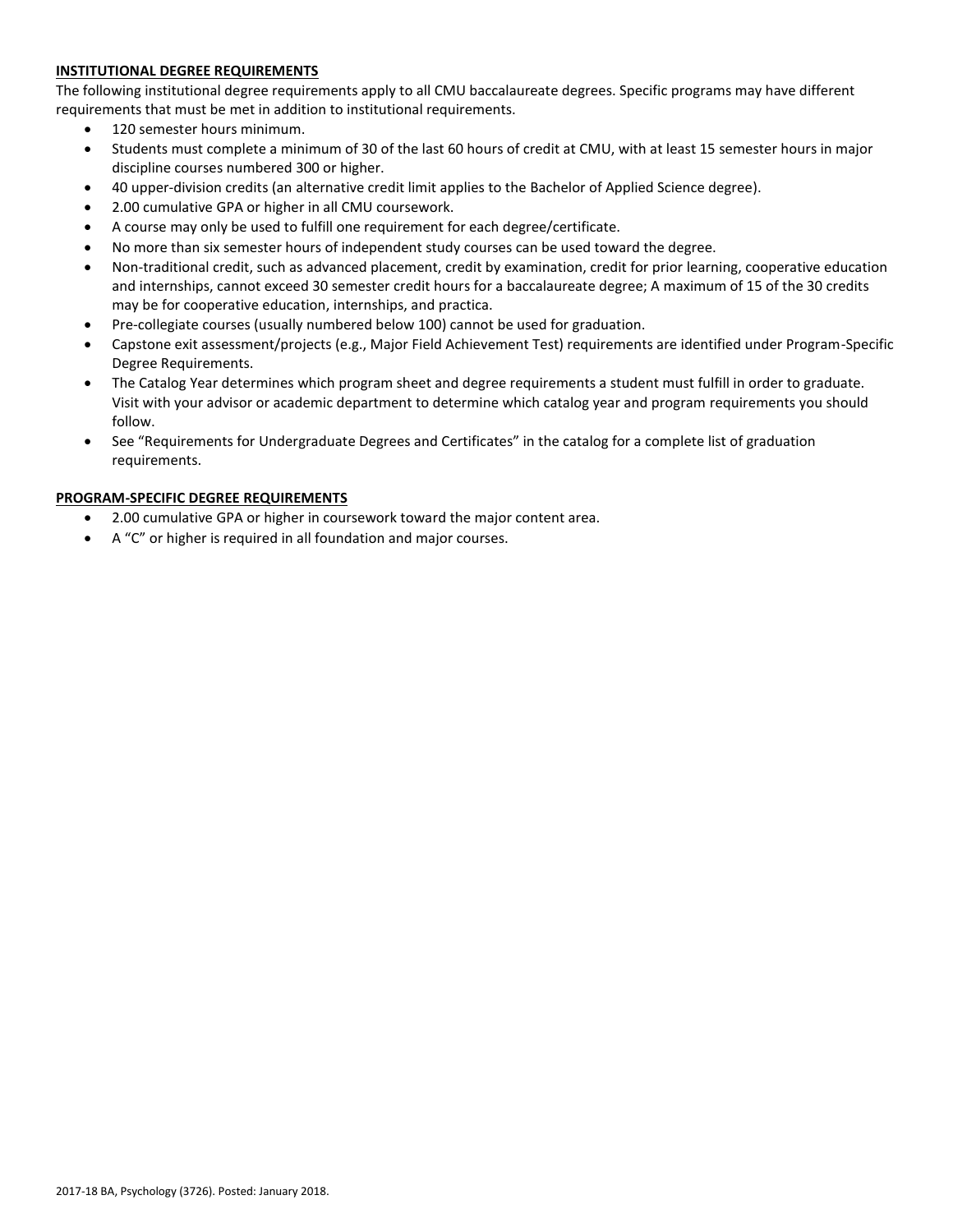### **ESSENTIAL LEARNING REQUIREMENTS** (31 semester hours)

See the current catalog for a list of courses that fulfill the requirements below. If a course is an Essential Learning option and a requirement for your major, you must use it to fulfill the major requirement and make a different selection for the Essential Learning requirement.

**English** (6 semester hours, must receive a grade of "C" or better and must be completed by the time the student has 60 semester hours.)

- $\Box$  ENGL 111 English Composition (3)
- ENGL 112 English Composition (3)

**Mathematics** (3 semester hours, must receive a grade of "C" or better, must be completed by the time the student has 60 semester hours.)

MATH 110 - College Mathematics (3) or higher

### **Humanities** (3 semester hours)

 $\Box$  Select one Humanities course (3)

### **Social and Behavioral Sciences** (6 semester hours)

- $\Box$  Select one Social and Behavioral Sciences course (3)
- $\square$  Select one Social and Behavioral Sciences course (3)

### **Natural Sciences** (7 semester hours, one course must include a lab)

- $\square$  Select one Natural Sciences course (3)
- $\Box$  Select one Natural Sciences course with a lab (4)

### **History** (3 semester hours)

 $\Box$  Select one History course (3)

### **Fine Arts** (3 semester hours)

 $\Box$  Select one Fine Arts course (3)

# **OTHER LOWER-DIVISION REQUIREMENTS**

**Wellness Requirement** (2 semester hours)

- $\Box$  KINE 100 Health and Wellness (1)
- $\Box$  Select one Activity course (1)

# **Essential Learning Capstone** (4 semester hours)

Essential Learning Capstone must be taken after completion of the Essential Learning English and Mathematics requirements, and when a student has earned between 45 and 75 hours.

- ESSL 290 Maverick Milestone (3)
- $\square$  ESSL 200 Essential Speech (1)

### **FOUNDATION COURSES** (6 semester hours. Must earn a grade of "C" or higher.)

Two consecutive classes in the same foreign language. FLAS 114 & 115 will NOT fulfill this requirement.

 \_\_\_\_\_\_\_\_\_\_\_\_\_\_\_\_\_\_\_\_\_\_\_\_\_\_\_\_\_\_\_\_\_\_\_\_\_\_\_\_\_\_\_\_\_\_\_\_\_\_\_\_\_\_\_\_\_\_\_\_ \_\_\_\_\_\_\_\_\_\_\_\_\_\_\_\_\_\_\_\_\_\_\_\_\_\_\_\_\_\_\_\_\_\_\_\_\_\_\_\_\_\_\_\_\_\_\_\_\_\_\_\_\_\_\_\_\_\_\_\_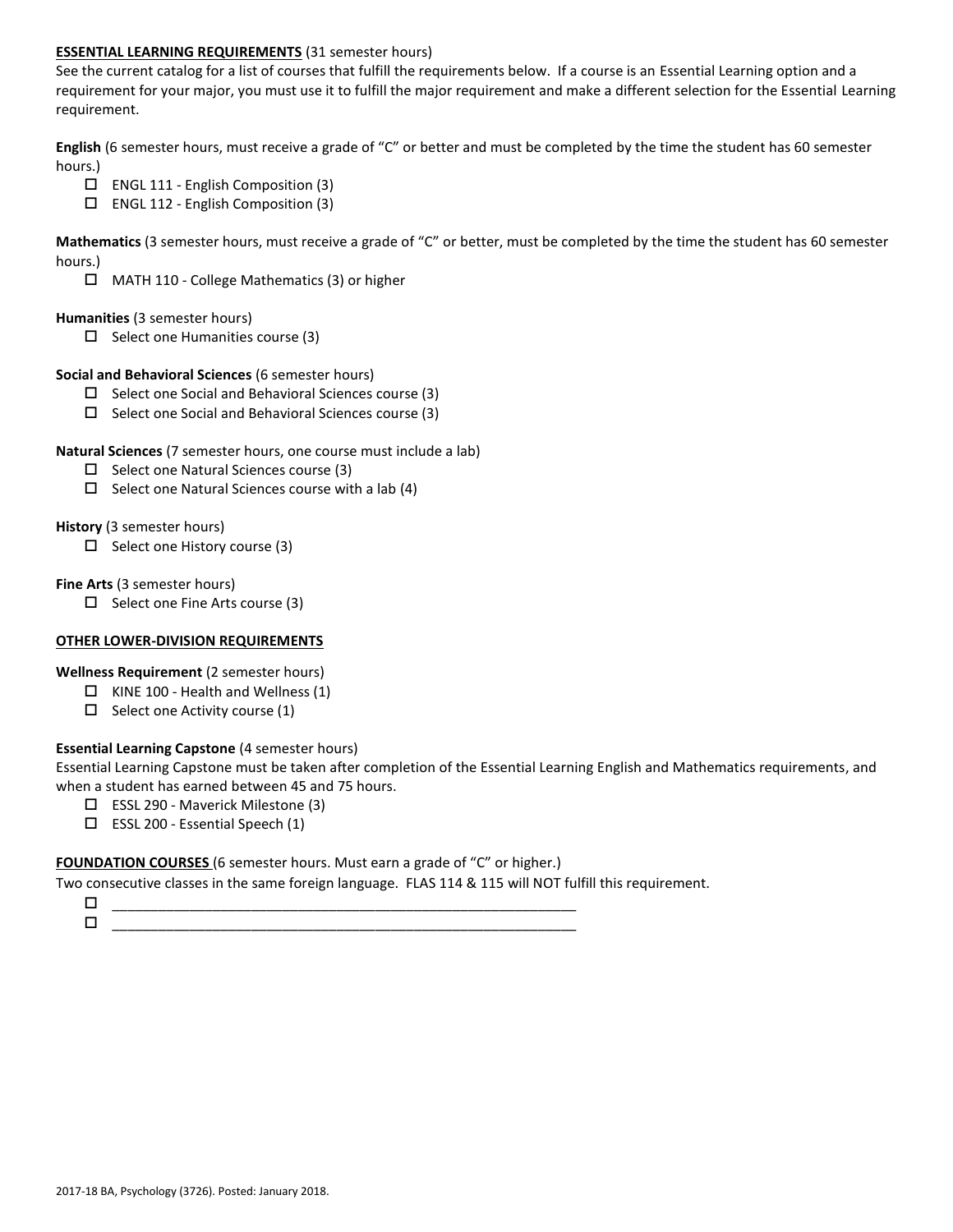### **BA, PSYCHOLOGY REQUIREMENTS** (53 semester hours)

To continue in the program and eventually graduate as a psychology major a student must earn, with no more than three attempts, at least a grade of "C" in the major requirements.

**Psychology Core** (20 semester hours)

- $\Box$  PSYC 150 General Psychology (3)
- PSYC 201 Orientation to the Psychology Major (3)
- $\square$  STAT 215 Statistics for Social and Behavioral Sciences (4)
- $\Box$  PSYC 216 Research Methods in Psychology (3)
- PSYC 216L Research Methods in Psychology Laboratory (1)
- □ PSYC 414 History of Psychology (3)
- $\Box$  PSYC 416 Memory and Cognition (3)

# **Psychology Electives** (33 semester hours)

Developmental Area

- $\Box$  One of the following courses:
	- PSYC 310 Child Psychology (3)
	- PSYC 330 Psychology of Adolescence & Emerging Adulthood (3)
	- PSYC 350 Psychology of Adulthood (3)

# Personality/Social Area

- $\Box$  One of the following courses:
	- PSYC 320 Social Psychology (3)
	- PSYC 401 Sport Psychology (3)
	- PSYC 412 Industrial/Organizational Psychology (3)
	- PSYC 420 Personality (3)
	- PSYC 435 Applied Social Psychology (3)

# Diversity Area

- $\Box$  One of the following courses:
	- PSYC 335 Psychology of Women (3)
	- PSYC 370 Cross-Cultural Psychology (3)
	- PSYC 411 Human Sexuality (3)
	- PSYC 425 Forensic Psychology (3)

# Health and Wellness Area

- $\Box$  One of the following courses:
	- PSYC 300 Health Psychology (3)
	- PSYC 340 Abnormal Psychology (3)
	- PSYC 410 Drugs and Human Behavior (3)
	- SOCI 410 Death, Dying, and Bereavement (3)
- Behavioral Neuroscience Area
	- $\Box$  One of the following courses:
		- PSYC 314 Psychology of Learning (3)
		- PSYC 422 Sensation and Perception (3)
		- PSYC 430 Biopsychology (3)
- Select eighteen credits of additional psychology electives from any of the content areas above OR from the following list:
	- PSYP 305 Suicide Intervention (1)
	- PSYP 306 Applied Ethics (1)
	- PSYC 400 Psychological Testing (3)
	- PSYC 395/495 Independent Study (1-3)
	- PSYC 396/496 Topics (1-3)
	- PSYC 499 Internship (1-3)
	- SOCI 390 GRE Prep (1)
	- SOCI 497 Structured Research (1-6)
	- \_\_\_\_\_\_\_\_\_\_\_\_\_\_\_\_\_\_\_\_\_\_\_\_\_\_\_\_\_\_\_\_\_\_\_\_\_\_\_\_\_\_\_\_\_\_\_\_\_\_\_\_\_\_\_\_\_\_\_\_ \_\_\_\_\_\_\_\_\_\_\_\_\_\_\_\_\_\_\_\_\_\_\_\_\_\_\_\_\_\_\_\_\_\_\_\_\_\_\_\_\_\_\_\_\_\_\_\_\_\_\_\_\_\_\_\_\_\_\_\_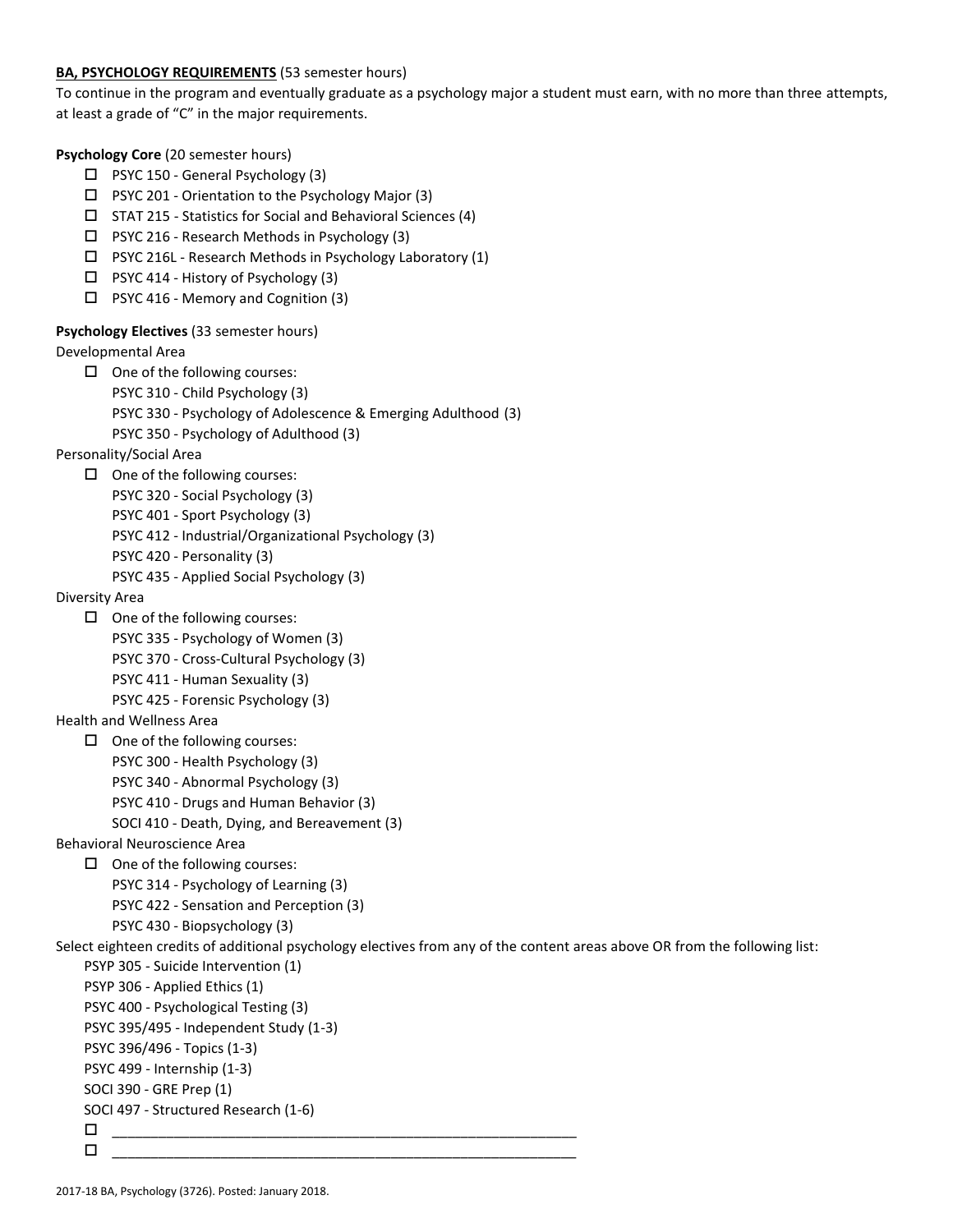**GENERAL ELECTIVES** (All college level courses appearing on your final transcript, not listed above that will bring your total semester hours to 120 hours. 24 semester hours)